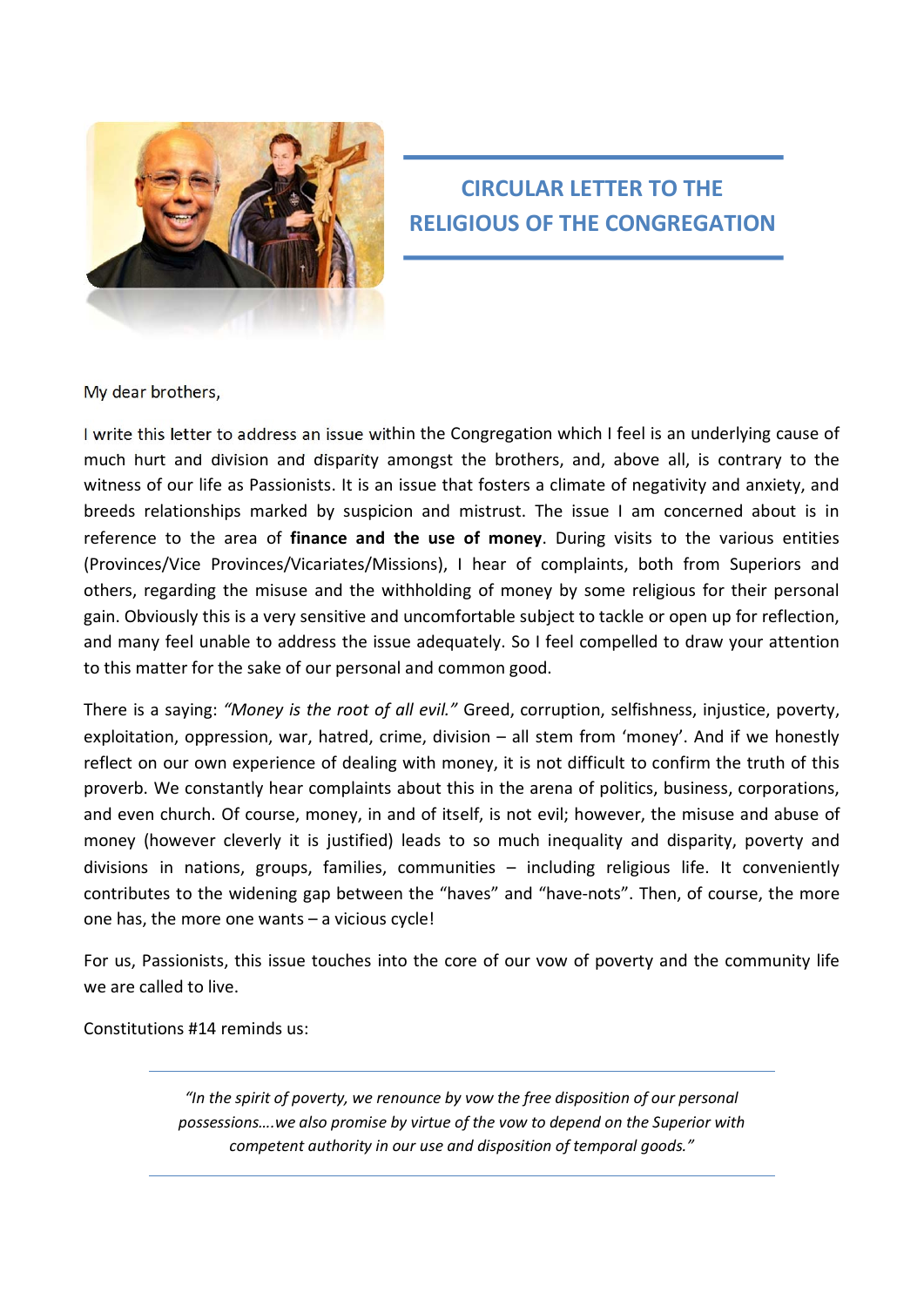One aspect of evangelical poverty is 'dependence': dependence on others, and dependence on God. However, innate within us is the need to be 'independent', which gives us a sense of power and control…*"I don't need anyone; I can do it all myself!"*

The life which we are called and committed to, as Passionist religious, is a lifestyle involving witness to Christ in community and mission to proclaim the Gospel of the Passion of Jesus as a work of God's love. It is not a 'job' for which we earn a salary to do with it whatever we personally desire. Rather, *"like the first Christian community (Acts 4:32)…we renounce the free disposition of our goods, (and) we place ourselves, our talents, our work, and our achievements at the service of the community and its mission." (Const #11)* The stipends and donations we receive for our labour, and through the generosity of people, are to be contributed to the community which depends on it for the basic needs and support of all the brothers, and for the works of the community.

Our life and mission must be primary! Naturally we need money to live healthily and contentedly *"in a simple and modest lifestyle" (Const #11)*, but the constant preoccupation about money and its

innate power to become "the golden calf", can distract and pull us away from our ultimate dependence on God who is our security. Often, the temptation to acquire money and goods for oneself, is so that I can feel secure (both for now and in the future) and free to do whatever I like, whenever I

### **IT IS ABOUT FEAR AND THE NEED TO BE IN CONTROL OF MY DESTINY!**

choose. It is about fear and the need to be in control of my destiny! This is contrary to our vow of poverty which is about detachment from earthly things in order to be free to love, and to grow in greater attachment to and confidence in God in whose supporting grace we are secure.

The misuse and acquiring of money by religious for one self necessarily affects his personal life (dishonesty, selfishness, greed), spiritual life (lack of trust and dependence on God), and community life (distrust, inequality, divisions, deprivation, individualism).

#### **An appeal to all the Religious:**

**"…LET GO OF EVERYTHING THAT KEEP US SLAVES TO THE IDOL OF MONEY AND LET GOD LEAD US TO LIVE IN IMITATION OF THE POOR JESUS…"** 

I invite every religious to make time for personal reflection regarding this matter. We can see that this calls for a conversion and renewal of mind and heart. In order to be at peace with our vocation and live more authentically our religious life, each one of us needs to assess and reflect on how we are living our lives concerning money and material goods. We need to

honestly, and in humility, let go of everything that keep us slaves to the idol of money and let God lead us to live in imitation of the poor Jesus – in total obedience and dependence on the Father, and in generous service and self‐giving in love for all people.

As Passionist religious, we have chosen to live in contemplation of the Crucified Jesus, drawing strength and courage from the Passion of Jesus in order that we might, in our mission, bring hope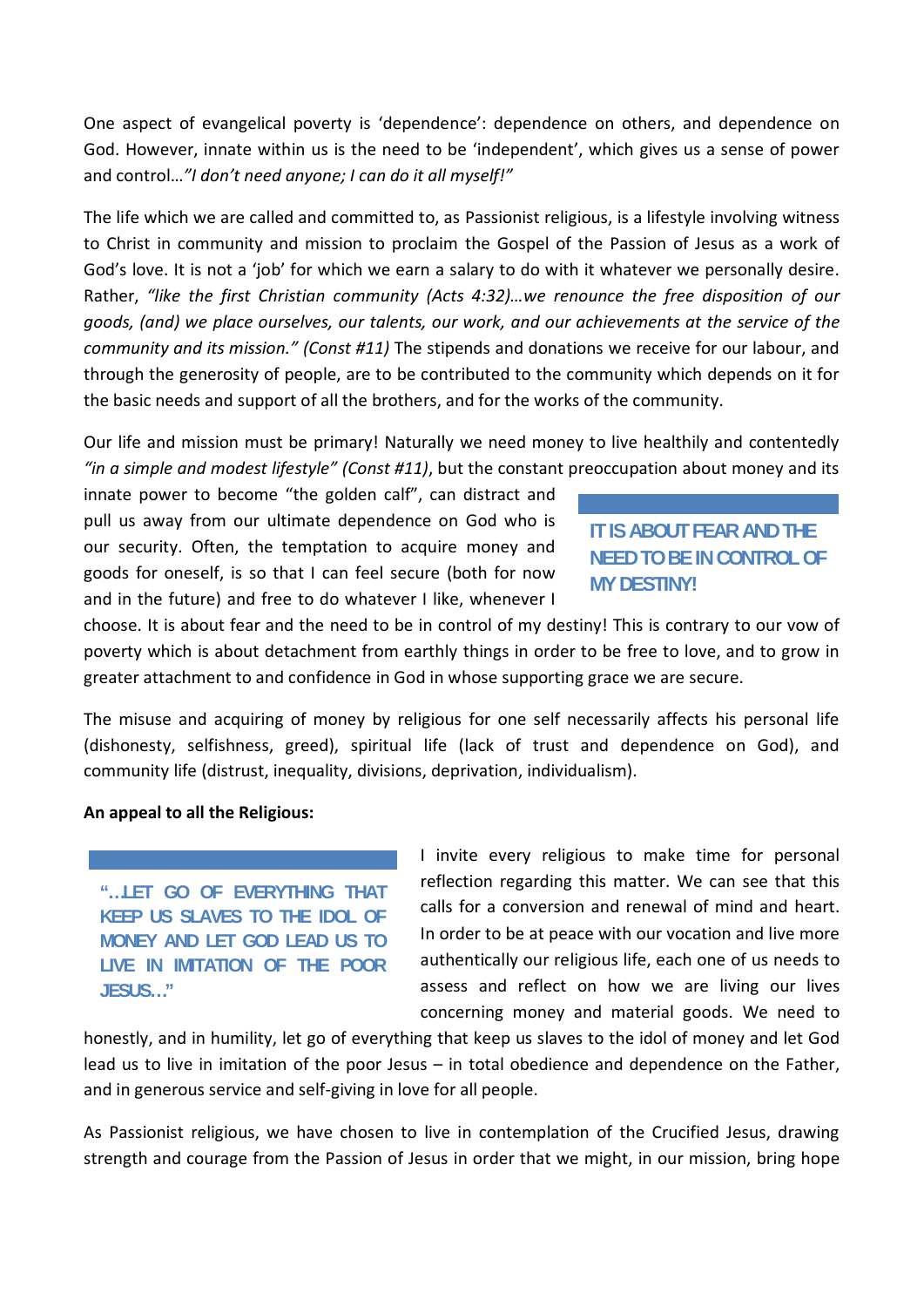and meaning to those who are 'crucified' today. Living in this way is not easy, nor comfortable; it involves love and sacrifice – a sacrificial love. It means living without some things I may want or like, but with freedom. Perhaps the following from our Constitutions #10 can aid our reflection:

*"Christ clearly showed His love for us by becoming poor for our sakes.*

*We intend to respond to His love by bringing an authentic and evangelical poverty into our own lives. Accordingly we strive, both as individuals and as communities, to characterize our lifestyle by an attitude of genuine detachment and proper use of temporal goods.*

*We recognize that this may lead to insecurity, and at times even to the lack of necessities. Nevertheless, we place our full confidence in God, and His supporting grace. We accept each day as it comes as a gift from the Father, without worrying about amassing treasures for the morrow.*

*This spirit of poverty, awakened in us by Christ's grace, makes us more ready to give service to all."*

## The following actions – the spirit of which are contained in our Constitutions - I propose for all the religious to consider:

- Every religious must declare and hand‐over, in its entirety, all stipends (for work and Masses) and donations to the community bursar as a contribution to the needs of the community;
- $\cdot \cdot$  No religious is to operate a personal/private bank account, unless for a specific purpose related to his work (or personal circumstances) and with the express permission of the Major Superior. In such cases, the religious is to be accountable to the community/entity bursar ‐ having him as a counter signatory where possible;
- $\cdot$  Transparency and accountability is demanded from those religious who have the legitimate use of credit cards and management of money;
- \* Any projects in the name of the Congregation are to have the agreement of and 'owned' by the entity, so that it does not become the privilege and decision of one specific religious "building his own kingdom", no matter how good or worthwhile. Seeking funding for projects is always to be with the support and permission of the Major Superior;
- ◆ Religious who are living, working or studying in another entity (outside their own) should not engage in soliciting funds, either for themselves or for projects in their home entity, without first informing the Local Superior of their new community about their intention;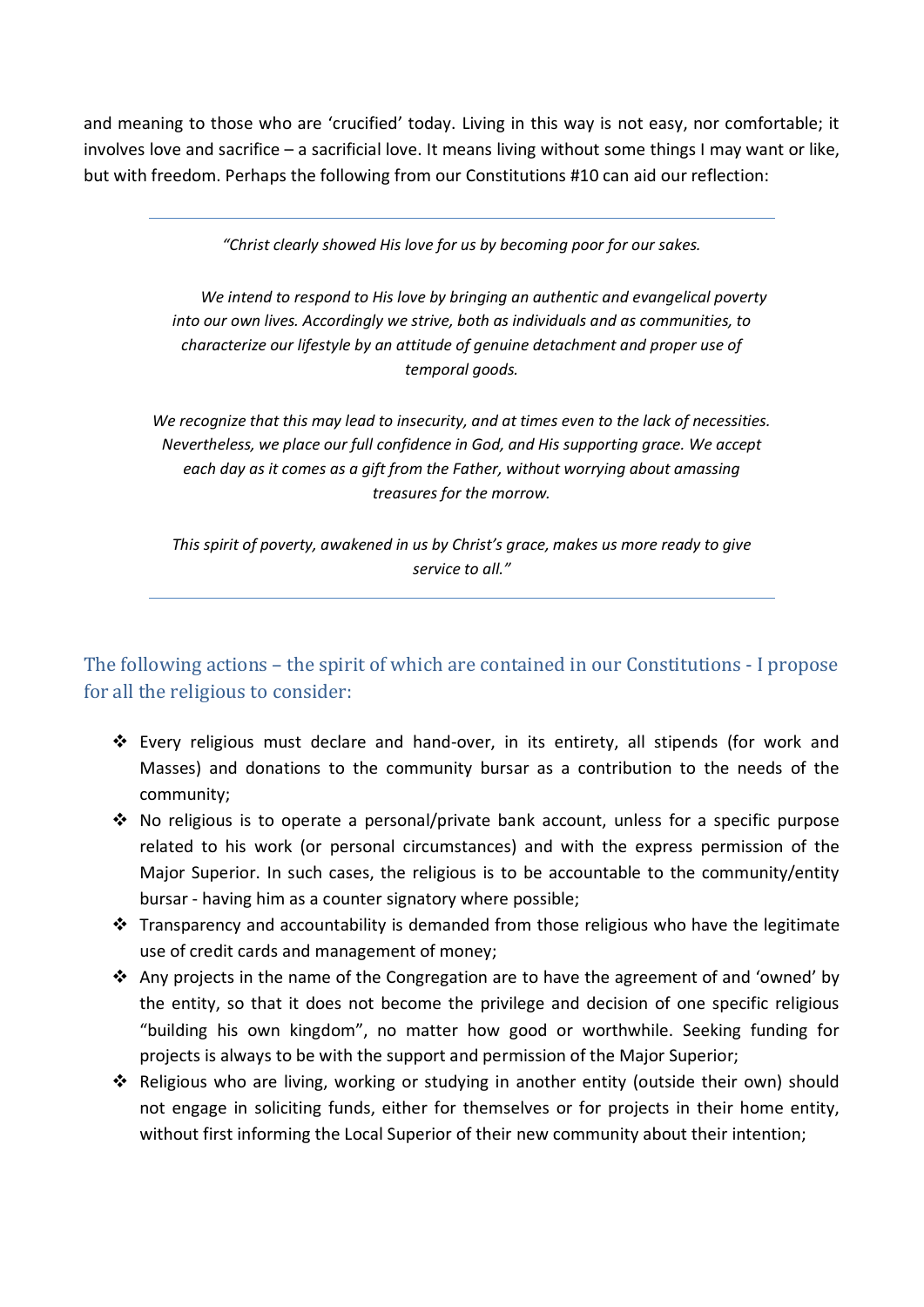- $\div$  All monies received for projects are to be coordinated by the entity bursar and an account of the spending be given, either by him or by the applicant of the project, to the donors;
- No money or goods belonging to the community are to be given to people outside the community (even to families and friends) without the knowledge of the Local Superior.

#### An appeal to Superiors – Major and Local:

- Plan and organize formation sessions and workshops for all religious on financial investments and management, on the responsible use of money and goods of the community in the light of our vow of poverty, and on the meaning of genuine accountability;
- \* Constantly bring to the attention of the religious the Congregation's call to financial solidarity, being aware of both the local and Congregation-wide needs, and also finding ways of *"showing our solidarity with the poor" (Const. #13)*;
- Dialogue with the individual religious concerned regarding private/personal bank accounts with the aim of either terminating or legitimizing them for just reasons;
- ❖ Superiors are to seek, and encourage the religious to accept ministries and projects which are income‐producing;
- $\cdot \cdot$  It is the duty of a Major Superior to have clear expectations and plans regarding the matter of finances of a religious who is sent to work and/or study in another entity: what financial support is given – by whom, to whom, how much?; what happens with stipends received by the religious – is it to cover his tuition fees, contribution to the community, personal expenses, or is it to be sent back to support his entity of origin?;
- $\div$  Ensure that the basic needs of religious, appropriate to the local economy and within the means of the community, are met.

### An appeal to Bursars:

- $\div$  Local bursars must provide a regular clear finance report to the religious of the community, so that they are aware of the financial situation of the community. This is also important for building trust between the bursar and the community members;
- $\div$  It is important that the community annual budget is prepared in dialogue with the community members, before being presented to the Major Superior and Entity Bursar for approval;
- $\cdot \cdot$  The Entity Bursar must provide an annual finance report of the entity to the religious;
- $\div$  Bursars are to listen genuinely to the requests for monetary assistance by individual religious, and make provisions for allowances to cover such items as personal and recreational expenses. (It is often the case that some religious will make use of their stipends/donations for their personal needs when they are constantly refused assistance from the bursar of superior).